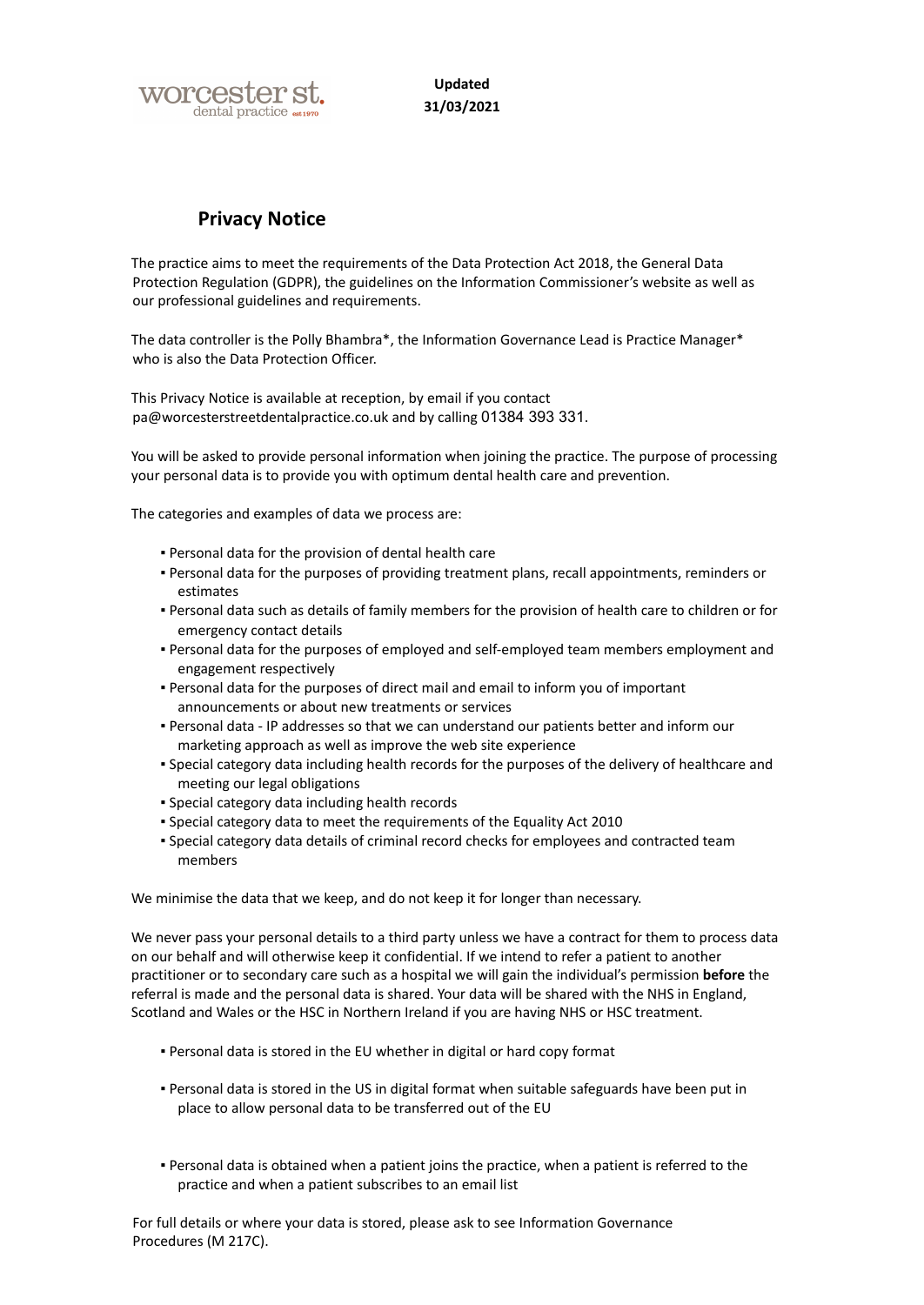Last modified: 31 Mar 2021 Worcester Street Dental Practice -tri,68 Worcester Street, Stourbridge, DY8 1AY M 217T – Privacy Notice, Ver 4, Folder 1, Page 1 of 6

worcester st.

We have established the following lawful bases for processing your data:

Our lawful bases for processing personal data:

- **The legitimate interests of the dental practice**
- Processing is necessary for the performance of a contract with the data subject or to take steps to enter into a contract
- Consent of the data subject
- To comply with our legal obligations

Our lawful bases for processing special category data:

- **Processing is necessary for health care purposes**
- Processing necessary for identifying or keeping under review the existence or absence of equality of opportunity or treatment between groups of people with the view to enabling such equality to be promoted or maintained
- We obtain consent of the data subject to process criminal record checks

The reasons we process the data include:

- To maintain your contemporaneous clinical records
- To provide you with dental treatment, prevention and oral health advice
- To carry out financial transactions with you
- **.** To manage your NHS dental care treatment
- To send your personal data to the General Dental Council or other authority as required by law

▪ To communicate with you as and when required including appointment reminders, treatment plans, estimates and other communications about your treatment or the practice . To communicate with your next of kin in an emergency

- If a parent or carer to communicate with you about the person you parent or care for
- To refer you to other dentists or doctors and health professionals as required To obtain criminal record disclosures for team members
- For debt recovery
- To continually improve the care and service you receive from us

The personal data we process includes:

Your name, address, gender, date of birth, NHS number, medical history, dental history, family medical history, family contact details, marital status, financial details for processing payment, your doctor's details and details of treatment at the practice. We may process more sensitive special category data including ethnicity, race, religion, or sexual orientation so that we can meet our obligations under the Equality Act 2010, or for example to modify treatment to suit your religion and to meet NHS obligations.

The retention period for special data in patient records is a minimum of 10 years and may be longer for complex records or to meet our legal requirements. The retention period for staff records is 6 years. The retention periods for other personal data is 2 years after it was last processed. Details of retention periods are available in the Record Retention (M 215) procedure available from the practice.

We obtain your personal details when you inquire about our care and service, when you join the practice, when you subscribe to our newsletter, when you complete a registration or medical history form and when another practitioner refers you for treatment at our practice. Occasionally patients are referred to us from other official sources such as NHS clinics or hospitals.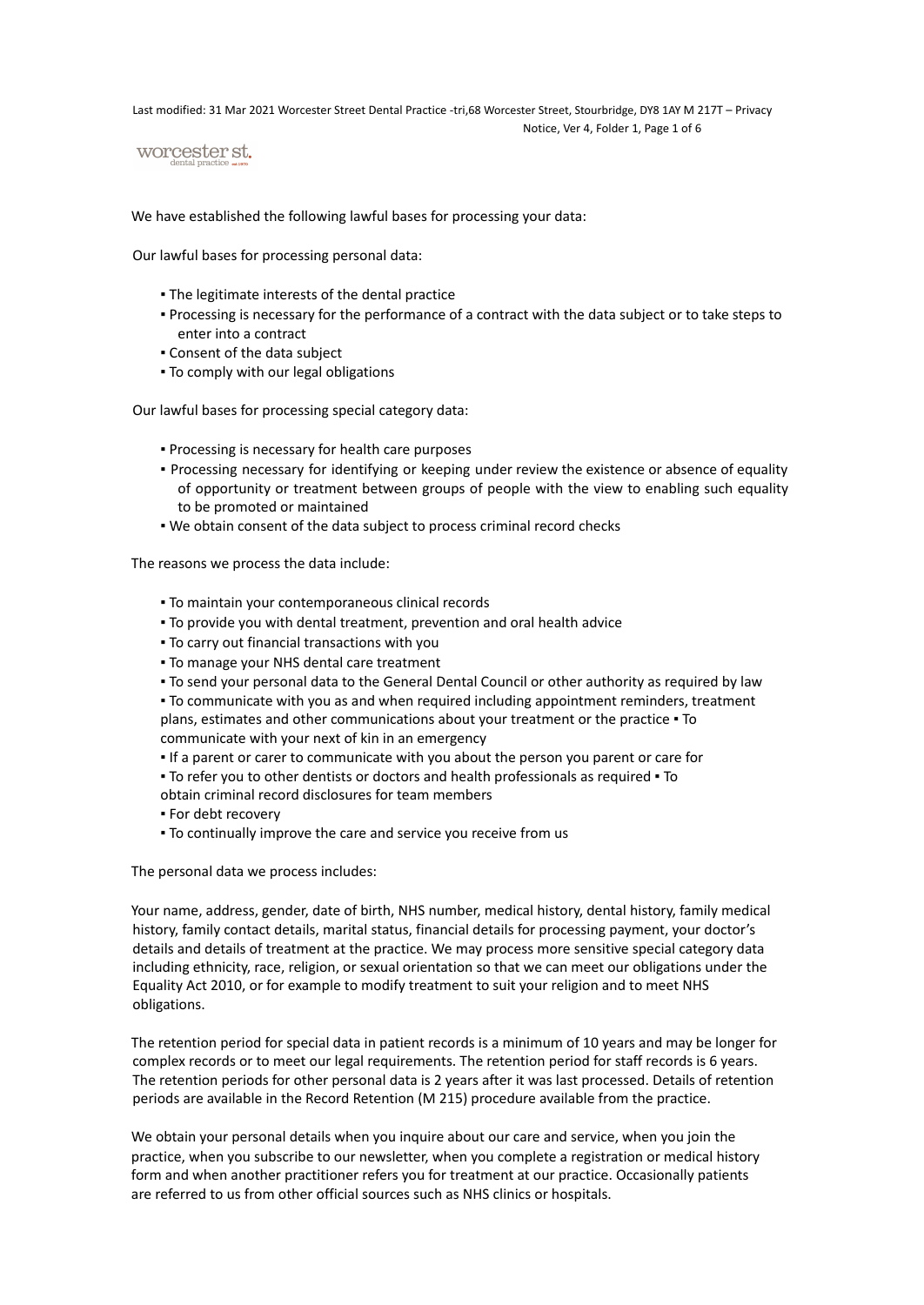Last modified: 31 Mar 2021 Worcester Street Dental Practice -tri,68 Worcester Street, Stourbridge, DY8 1AY M 217T – Privacy Notice, Ver 4, Folder 1, Page 2 of 6

# worcester st.

You have the following personal data rights:

- . The right to be informed about the collection and use of your personal data
- . The right of access to have a copy of the data we hold about you. Generally, we will not charge for this service

■ The right to rectification - to correct the data we have if it is inaccurate or incomplete ■ The right to deletion of your personal data (clinical records must be retained for a certain time period)

- The right to restrict processing of your personal data
- . The right to data portability to have your data transferred to someone else
- . The right to object to the processing of your personal data.
- **.** Rights in relation to automated decision making and profiling

Further details of these rights can be seen in our Information Governance Procedures (M 217C) or at the Information Commissioner's website. Here are some practical examples of your rights:

- If you **are** a patient of the practice you have the right to withdraw consent for important notifications, newsletters, surveys or marketing. You can inform us to correct errors in your personal details or withdraw consent from communication methods such as telephone, email or text. You have the right to obtain a free copy of your patient records within one month.
- If you are **not** a patient of the practice you have the right to withdraw consent for processing personal data, to have a free copy of it within one month, to correct errors in it or to ask us to delete it. You can also withdraw consent from communication methods such as telephone, email or text.

We have carried out a Privacy Impact Assessment in Sensitive Information Map, PIA and Risk Assessment (M 217Q) and you can request a copy from the details below. The details of how we ensure security of personal data is in our Security Risk Assessment (M 217M) and Information Governance Procedures (M 217C).

## **Comments, suggestions and complaints**

Please contact the IG Lead at the practice for a comment, suggestion or a complaint about your data processing at pm@worcesterstreetdentalpractice.co.uk, or 01384 393 331 or by writing to or visiting the practice at, 68 Worcester Street, Stourbridge, DY8 1AY . We take complaints very seriously.

If you are unhappy with our response or if you need any advice you should contact the Information Commissioner's Office (ICO). Their telephone number is 0303 123 1113, you can also chat online with an advisor. The ICO can investigate your claim and take action against anyone who's misused personal data. You can also visit their website for information on how to make a data protection complaint.

## **Related practice procedures**

You can also use these contact details to request copies of the following practice policies or procedures:

- Data Protection and Information Security Policy (M 233-DPT), Consent Policy (M 233-CNS)
- Sensitive Information Map, PIA and RiskAssessment (M 217Q), Information Governance Procedures (M 217C), Record Retention (M 215)

If you have an enquiry or a request please contact the Information Governance Lead Practice Manager\* Worcester Street Dental Practice,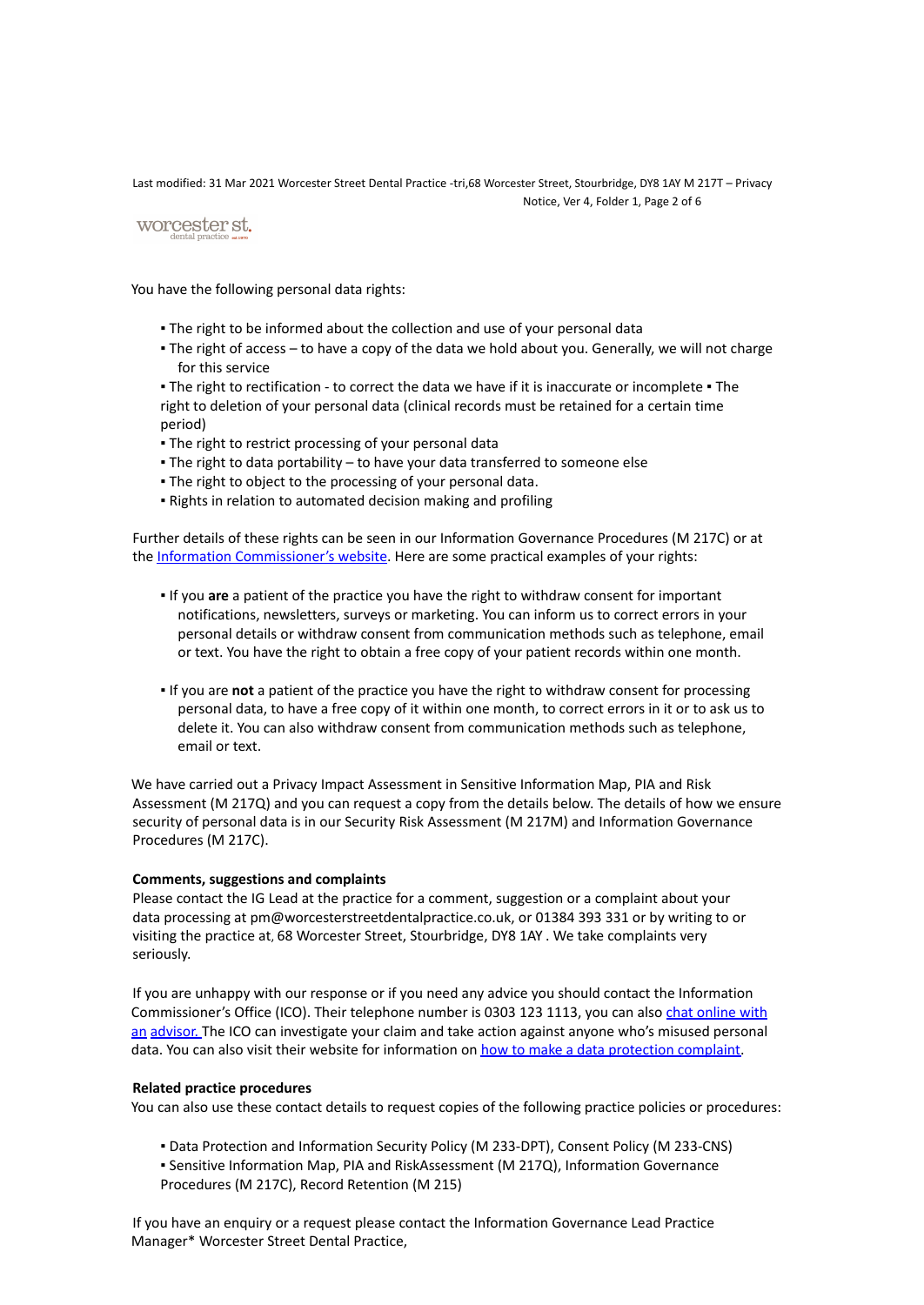68 Worcester Street, Stourbridge, West Midlands, DY8 1AJ Email: pm@worcesterstreetdentalpractice.co.uk, Phone: 01384 393 331.

Thank you.

Last modified: 31 Mar 2021 Worcester Street Dental Practice -tri,68 Worcester Street, Stourbridge, DY8 1AY M 217T – Privacy Notice, Ver 4, Folder 1, Page 3 of 6

worcester st.

(England)

## Data Opt-Out Policy

How the NHS and care services use your information

Worcester Street Dental Practice -tri is one of many organisations working in the health and care system to improve care for patients and the public. Whenever you use a health or care service, such as attending Accident & Emergency or using Community Care services, important information about you is collected in a patient record for that service. Collecting this information helps to ensure you get the best possible care and treatment. The information collected about you when you use these services can also be used and provided to other organisations for purposes beyond your individual care, for instance to help with:

- Improving the quality and standards of care provided
- **.** Research into the development of new treatments
- Preventing illness and diseases
- Monitoring safety
- Planning services

This may only take place when there is a clear legal basis to use this information. All these uses help to provide better health and care for you, your family and future generations. Confidential patient information about your health and care is only used like this where allowed by law.

Most of the time, anonymised data is used for research and planning so that you cannot be identified in which case your confidential patient information isn't needed.

You have a choice about whether you want your confidential patient information to be used in this way. If you are happy with this use of information you do not need to do anything. If you do choose to opt out your confidential patient information will still be used to support your individual care. To find out more or to register your choice to opt out, please visit www.nhs.uk/your-nhs-data-matters. On this web page you will:

- See what is meant by confidential patient information
- Find examples of when confidential patient information is used for individual care and examples of when it is used for purposes beyond individual care
- **.** Find out more about the benefits of sharing data
- **.** Understand more about who uses the data
- **.** Find out how your data is protected
- **Be able to access the system to view, set or change your opt-out setting**
- Find the contact telephone number if you want to know any more or to set/change your opt-out by phone
- See the situations where the opt-out will not apply

You can also find out more about how patient information is used at: https://www.hra.nhs.uk/information-about-patients/ (which covers health and care research); and https://understandingpatientdata.org.uk/what-you-need-know (which covers how and why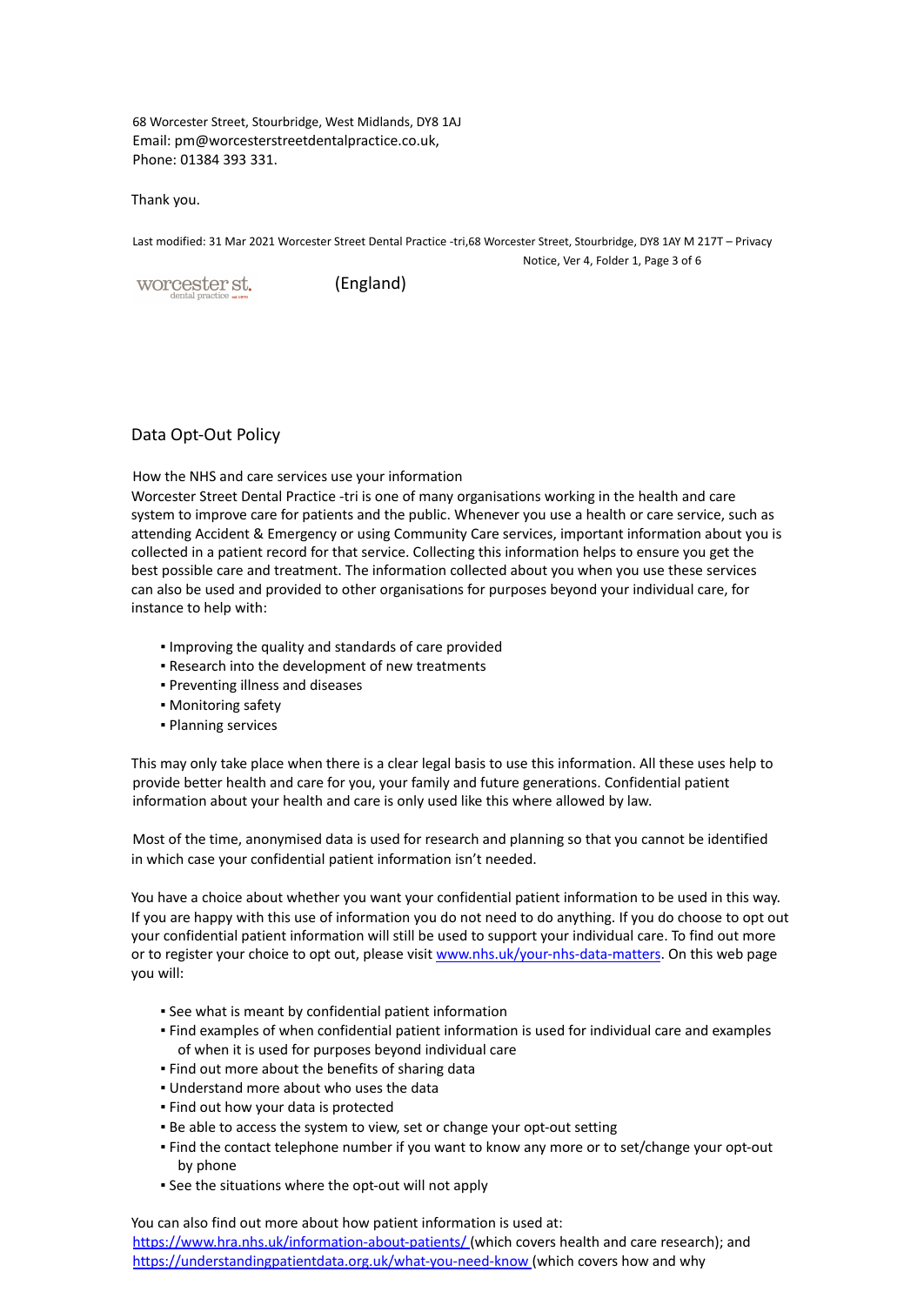#### patient information is used, the safeguards and how decisions are made)

You can change your mind about your choice at any time.

Data being used or shared for purposes beyond individual care does not include your data being shared with insurance companies or used for marketing purposes and data would only be used in this way with your specific agreement.

Last modified: 31 Mar 2021 Worcester Street Dental Practice -tri,68 Worcester Street, Stourbridge, DY8 1AY M 217T – Privacy Notice, Ver 4, Folder 1, Page 4 of 6

# worcester st.

Health and care organisations have until 2020 to put systems and processes in place so they can be compliant with the national data opt-out and apply your choice to any confidential patient information they use or share for purposes beyond your individual care.

Our practice only uses your personal health data to provide individualised care to you and does not disclose your data for any other purposes. The national data opt-out does not apply to our usage of your data and we are compliant with the policy.

# **Processing of Staff and Candidates' Information**

This section explains how Worcester Street Dental Practice -tri processes the information of staff and applicants for job roles within the practice.

#### **What data do we have?**

So that we can provide a safe and professional service, we need to keep certain records about our team members. We may record the following types of data:

- Your basic details and contact information e.g. your name, address, date of birth, National Insurance number and next of kin
- Your financial details e.g. details so that we can pay you, insurance, pension and tax details
- Your training records

We also record the following data which is classified as "special category":

- Health and social care data about you, which might include both your physical and mental health data – we will only collect this if it is necessary for us to know as your employer, e.g. fit notes or in order for you to claim statutory maternity/paternity pay
- We may also, with your permission, record data about your race, ethnic origin, sexual orientation, or religion

As part of your engagement with the practice, you may be required to undergo a Criminal Record Check. This information is not kept for longer than is necessary—usually not more than 6 months following the recruitment decision, unless a dispute is raised or, in exceptional circumstances.

### **Why do we have this data?**

We require this data so that we can contact you, pay you and make sure you receive the training and support you need to perform your job. By law, we need to have a lawful basis for processing your personal data.

We process your data because:

- . We have a legal obligation under UK employment law
- We have a legitimate interest in processing your data for example, for administration of training or learning courses or emergency planning etc. These legitimate interests will be customary, or necessary for operational, administrative, HR and recruitment purposes and to otherwise manage employment relationship and interaction between employees
- We are required to provide data to our regulator,CQC/NHS, as part of our public interest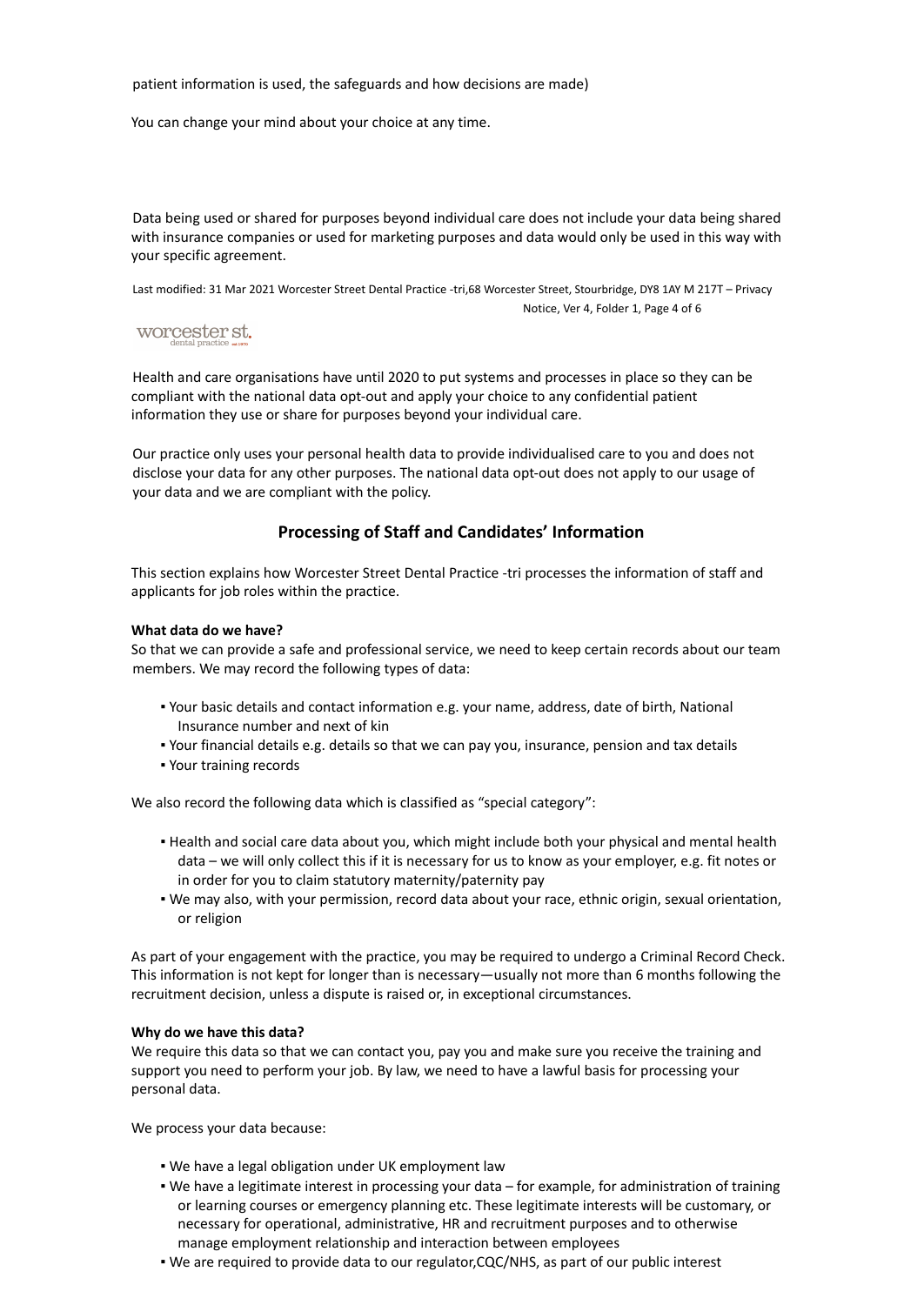obligations

- We are required to do so in our performance of another public task
- We process your special category data because It is necessary for us to process requests for sick pay or maternity pay
- If we request your criminal records data it is because we have a legal obligation to do this due to the type of work you do. This is set out in the Data Protection Act 2018 and the Rehabilitation of Offenders Act 1974 (Exceptions) Order 1975
- We may also process your data with your consent. If we need to ask for your permission, we will offer you a clear choice and ask that you confirm to us that you consent. We will also explain

Last modified: 31 Mar 2021 Worcester Street Dental Practice -tri,68 Worcester Street, Stourbridge, DY8 1AY M 217T – Privacy Notice, Ver 4, Folder 1, Page 5 of 6

# worcester st.

clearly to you what we need the data for and how you can withdraw your consent

## **Where do we collect your data from?**

As your employer we need to receive specific data about you. This is collected from or shared with:

- You or your legal representative(s)
- Third parties for example this could include references from your previous job

We do this face to face, via phone, via email, via post, via application forms,

## **How do we share your data?**

Third parties are organisations we have a legal reason to share your data with. These include:

- HMRC
- Our pension and healthcare schemes *NEST*
- External payroll provider *IRIS and Chronicle Computing*
- Organisations we have a legal obligation to share information with i.e. for safeguarding, the CQC
- . The police or other law enforcement agencies if we have to by law or court order

#### **How long do we hold your data?**

The retention period for staff records is 6 years, however, certain information relating to team members may lawfully be kept for longer. Team members should refer to Record Retention (M 215) for further details on how this practice keeps and deposes of staff data. Application forms and interview notes for unsuccessful candidates are kept for one year.

#### **Your rights**

As an individual you have certain rights regarding our processing of your personal data, including a right to lodge a complaint with the Information Commissioner's Office (ICO) as the relevant supervisory authority. For more information on your personal data rights, you can access information and advice on the ICO's website.

You can request a copy of your personal file by contacting the Information Governance Lead.